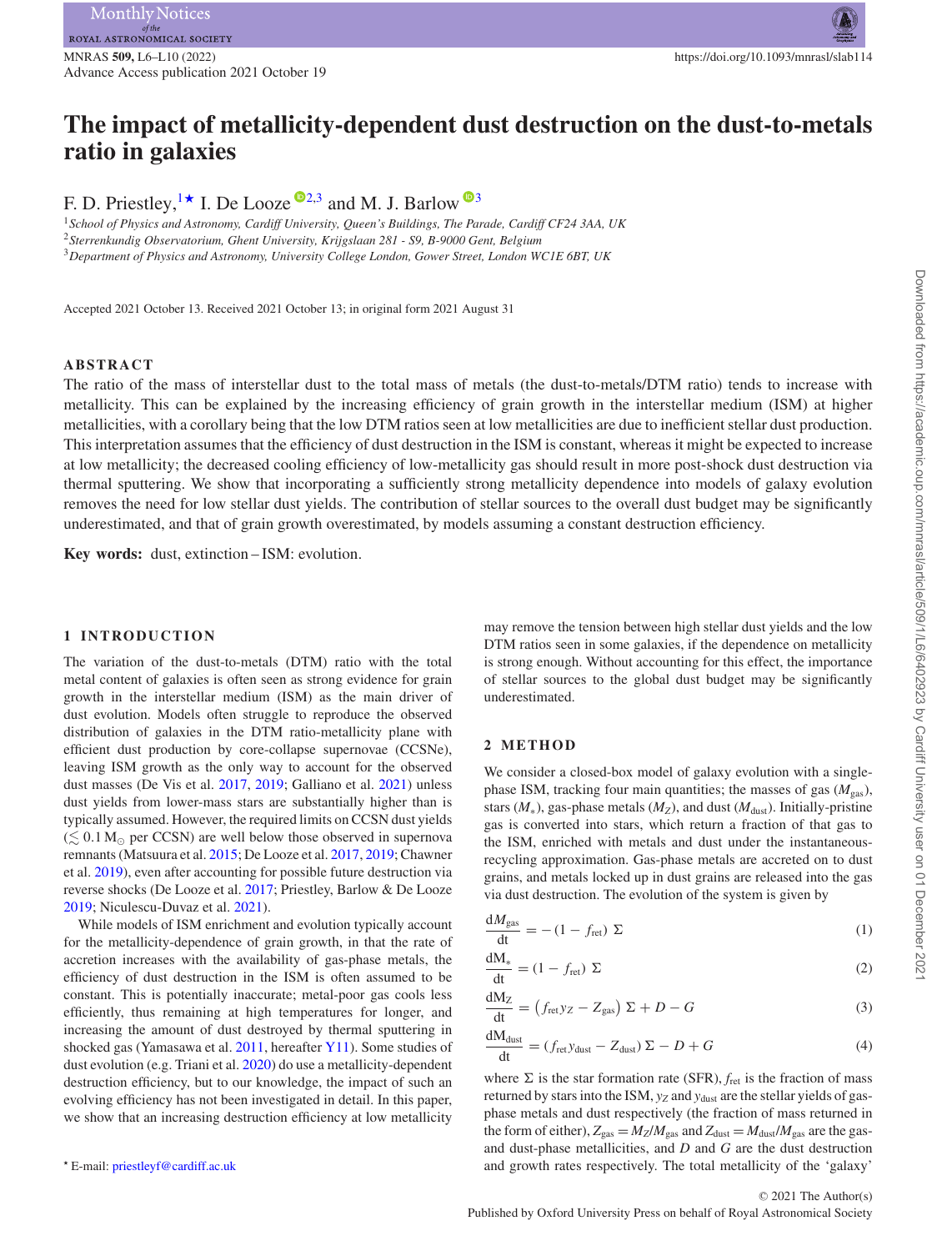<span id="page-1-0"></span>**Table 1.** Values of model parameters which are held constant.

| Parameter           | Value                | Unit              |
|---------------------|----------------------|-------------------|
| $f_{\rm ret}$       | 0.1                  |                   |
| $yz + y$ dust       | 0.1                  |                   |
|                     | $4.24 \times 10^{5}$ | $\rm cm^2~g^{-1}$ |
| $A_g$ $T_{\rm gas}$ | 20                   | K                 |
| $\mu$ z             | 12                   | $m_{\rm H}$       |
| $\mu$               | 2.33                 | $m_{\rm H}$       |
| $n_{\rm H}$         | 100                  | $\rm cm^{-3}$     |
| $f_{SN}$            | 0.01                 | $M_{\odot}^{-1}$  |

is  $Z_{\text{tot}} = (M_Z + M_{\text{dust}})/M_{\text{gas}} = Z_{\text{gas}} + Z_{\text{dust}}$ , and the DTM ratio is  $M_{\text{dust}}/(M_Z + M_{\text{dust}})$ . We assume initial values of  $M_{\text{gas}} = 10^{10} \,\text{M}_{\odot}$  and  $M_* = M_Z = M_{\text{dust}} = 0$ , and evolve the model for 10 Gyr, with an adaptive timestep of 0.01  $\times$  min( $M_{\text{gas}}/\Sigma$ ,  $M_Z/G$ ,  $M_{\text{dust}}/D$ ). As we are mainly interested in ratios of masses, rather than their absolute values, the initial value of  $M_{\text{gas}}$  has no impact on our results. We take the Asplund et al.  $(2009)$  value of  $Z_{\odot} = 0.0134$  for solar metallicity.

#### **2.1 Star formation**

The SFR,  $\Sigma$ , is not in general a function of the other model parameters, as galaxies grow and evolve due to the accretion and ejection of gas, and occasional mergers (Nanni et al. [2020;](#page-3-12) Triani et al. [2020\)](#page-3-10). We assume

$$
\Sigma = 2 \times 10^6 \left( \frac{M_{\text{gas}}}{10^{10} \,\text{M}_{\odot}} \right) \,\text{M}_{\odot} \,\text{Myr}^{-1},\tag{5}
$$

which gives  $1 M_{\odot} yr^{-1}$  for a gas mass of  $5 \times 10^9 M_{\odot}$ , in line with Milky Way values (Dame [1993;](#page-3-13) Robitaille & Whitney [2010\)](#page-3-14), and produces an exponentially-declining SFR. The galaxy scaling relations we are interested in are typically more sensitive to the assumptions made regarding the dust physics, rather than the star formation history (De Vis et al. [2017;](#page-3-0) De Looze et al. [2020\)](#page-3-15).

#### **2.2 Grain growth**

The increase in dust mass due to growth in the ISM is given by

$$
G = f_{\text{acc}} \times A_g M_{\text{gas}} Z_{\text{dust}} \times \sqrt{\frac{k_b T_{\text{gas}}}{\mu_Z}} \mu n_{\text{H}} Z_{\text{gas}}.
$$
 (6)

Here,  $A_g$  is the grain surface area per unit mass,  $k_b$  is the Boltzmann constant,  $T_{\text{gas}}$ ,  $n_{\text{H}}$ , and  $\mu$  the gas temperature, number density and mean molecular mass in the phase of the ISM where grain growth occurs, and  $\mu_Z$  is the mass of a typical accreting atom.  $f_{\text{acc}}$  is a parameter representing, among other things, the fraction of the total gas mass in which grain growth occurs, and the sticking efficiency of collisions between atoms and grains. The second term in equation (6) gives the total available grain surface area for accretion, and the third term is the thermal velocity of accreting atoms multiplied by their mass density, giving the 'mass flux' per unit area.

#### **2.3 Dust destruction**

Along with astration and outflows, destruction in shocks driven by SNe is one of the main processes removing dust from the ISM. As individual SNe cannot be resolved even in hydrodynamical simulations of galaxy evolution, their effects are generally abstracted to a dust destruction timescale representing the typical lifetime of grains in the ISM (e.g. Morgan & Edmunds [2003\)](#page-3-16). We assume the rate of dust destruction is given by

$$
D = f_{\rm SN} \Sigma \times Z_{\rm dust} M_{\rm clear},\tag{7}
$$

where  $f_{SN}$  is the number of SNe per unit mass of stars formed,  $\Sigma$  is the SFR given in equation (5), and  $M_{\text{clear}}$  is the gas mass 'cleared' of dust per SN.

#### **2.4 Parameter choices**

The free parameters controlling grain growth and destruction in equations (6) and (7) are degenerate, so we fix all but one in each case to physically-reasonable values. For grain growth, we assume that this process occurs in molecular gas with  $n<sub>H</sub> = 100 \text{ cm}^{-3}$ ,  $T_{\text{gas}} = 20 \text{ K}$ , and  $\mu = 2.33 m_H$ , that the accreting atoms have  $\mu_Z =$  $12m<sub>H</sub>$ , and that the area-to-mass ratio of dust grains is that of a Mathis, Rumpl & Nordsieck [\(1977\)](#page-3-17) distribution with a bulk density of  $2 \text{ g cm}^{-3}$  (4.24 × 10<sup>5</sup> cm<sup>2</sup> g<sup>-1</sup>). For  $f_{SN}$ , we assume a value of  $0.01 M_{\odot}^{-1}$  consistent with a Salpeter [\(1955\)](#page-3-18) initial mass function and a minimum SN mass of  $\sim 10 M_{\odot}$ . We additionally assume a returned mass fraction  $f_{\text{ret}} = 0.1$  and a total metal yield  $y_Z + y_{\text{dust}} = 0.1$ , in line with stellar evolution models (Woosley & Weaver [1995\)](#page-3-19). The metal yields of both asymptotic giant branch (AGB) stars (Cristallo et al. [2009\)](#page-3-20) and CCSNe from  $\lesssim 30 \,\mathrm{M}_{\odot}$  progenitors<sup>1</sup> (Limongi & Chieffi [2018\)](#page-3-21) appear to vary only modestly with metallicity, so we take these values as constant. Values of the fixed parameters are listed in Table [1.](#page-1-0)

The remaining free parameters are the grain growth efficiency *f*acc, the mass of gas cleared per SN *M*clear, and the distribution of newly-produced metals between the gas and dust phases,  $y_Z$  and  $y_{\text{dust}}$ . We assume that  $f_{\text{acc}}$  and the balance between  $y_Z$  and  $y_{\text{dust}}$ both remain constant with metallicity. The accretion efficiency is not necessarily constant, as both the fraction of the accreting phase of the ISM (Mattsson, Andersen & Munkhammar [2012\)](#page-3-22) and the ability of grains to accrete atoms (Ferrara, Viti & Ceccarelli [2016\)](#page-3-23) may change over time, but our results are not greatly affected by introducing additional dependencies (e.g.  $f_{\text{acc}} \propto \Sigma$ ). As with the total metal yields, theoretical DTM ratios of both AGB outflows (Nanni et al. [2013\)](#page-3-24) and CCSN ejecta from lower-mass progenitors (Marassi et al. [2019\)](#page-3-25) do not appear to vary significantly with metallicity.

The cleared gas mass per SN,  $M_{\text{clear}}$ , is typically estimated to be  $\sim 1000 \,\mathrm{M}_{\odot}$  under local ISM conditions (Jones et al. [1994;](#page-3-26) Hu et al. [2019\)](#page-3-27), although there are arguments in favour of a lower value (Martínez-González et al. [2019;](#page-3-28) Ferrara & Peroux [2021;](#page-3-29) Priestley et al.  $2021$ ).  $M_{\text{clear}}$  is also likely to vary with metallicity; at lower  $Z_{\text{gas}}$ , gas cools less efficiently, and thus remains at the high temperatures necessary for efficient thermal sputtering for longer. Based on the variation with metallicity of the dust destruction efficiency derived in Appendix A, we consider

$$
M_{\text{clear}} = \frac{8143 \,\text{M}_{\odot}}{1 + Z_{\text{gas}} / 0.14 \,\text{Z}_{\odot}}\tag{8}
$$

which gives  $M_{\text{clear}} \sim 1000 \,\text{M}_{\odot}$  at  $Z_{\text{gas}} = Z_{\odot}$ . We also investigate models with a constant  $M_{\text{clear}} = 1000 \,\text{M}_{\odot}$  for comparison.

Equation (8) may overestimate the strength of the dependence of  $M_{\text{clear}}$  on  $Z_{\text{gas}} - Y11$ , using a more detailed model of dust destruction, find a much weaker scaling ( $M_{\text{clear}} \sim Z^{-0.298}$  at high *Z*). We use

<sup>&</sup>lt;sup>1</sup>Higher-mass progenitors account for only  $\sim$  20 per cent of CCSNe for a Salpeter [\(1955\)](#page-3-18) power law, so are relatively unimportant as a source of metals.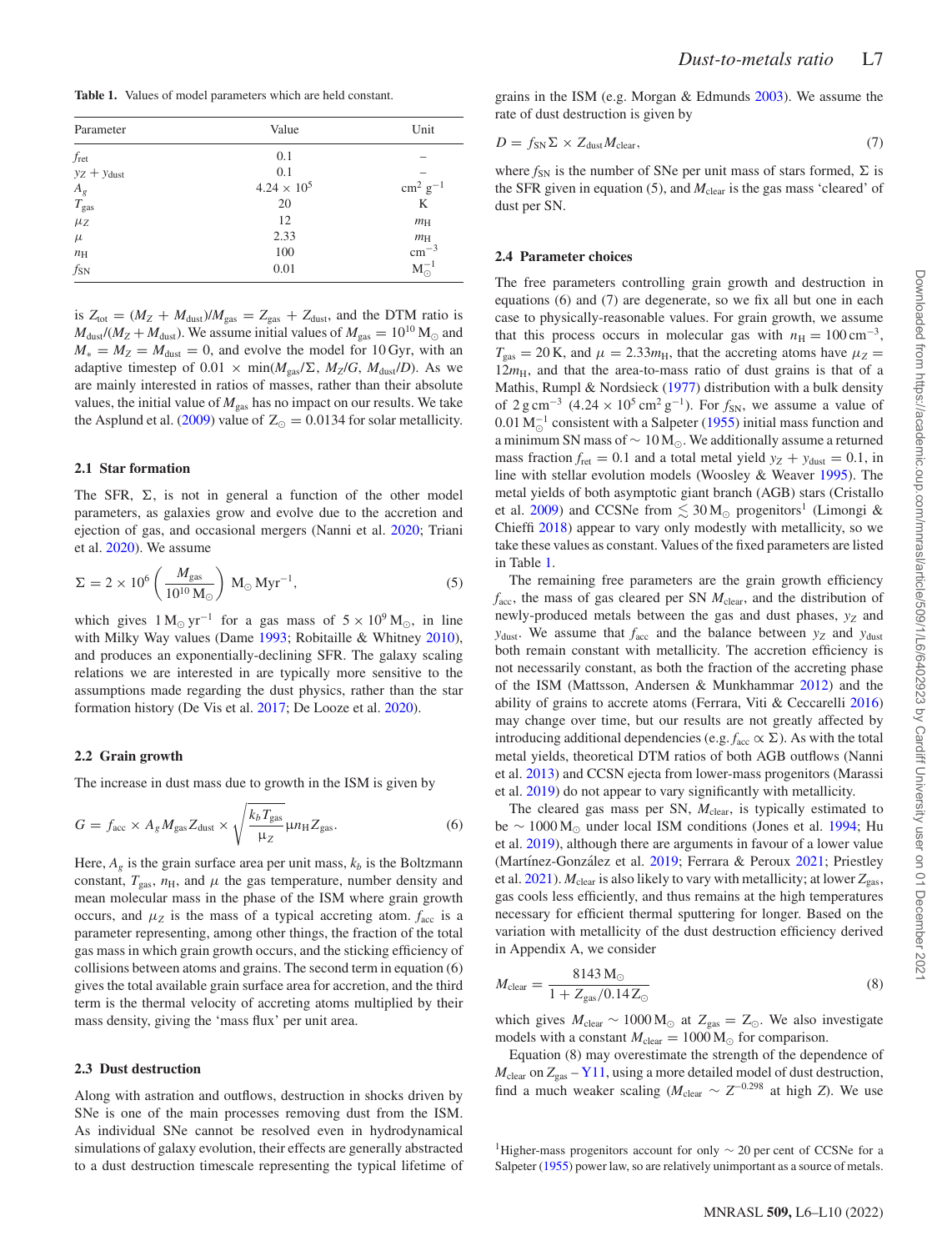<span id="page-2-0"></span>

**Figure 1.** Evolution of the DTM ratio versus metallicity for models with a *y*dust (*facc*) of 0.05 (0.005) (solid lines), 0.01 (0.01) (dashed lines), and 0.001 (0.015) (dotted lines). The left-hand panel shows models with a constant  $M_{\text{clear}} = 1000 \,\text{M}_{\odot}$  (blue lines) and with  $M_{\text{clear}}$  given by equation (8) (red lines). The right-hand panel shows models with a constant  $M_{\text{clear}} = 1000 \,\text{M}_{\odot}$  (blue lines) and with the [Y11](#page-3-9)  $M_{\text{clear}}$  (green lines). Observational data from Galliano et al. [\(2021\)](#page-3-2) are shown as grey open circles.

their equation (8) for  $M_{\text{clear}}$ , with  $n = 1 \text{ cm}^{-3}$ , to investigate how the implementation of the metallicity dependence affects our results.

#### **3 RESULTS**

Fig. [1](#page-2-0) shows the evolution of the DTM ratio for models with a constant  $M_{\text{clear}}$ , with  $y_{\text{dust}}$  varied between the observationallyfavoured 0.05, and the 0.001 determined from previous work on the DTM ratio (e.g. Galliano et al.  $2021$ ).<sup>2</sup>  $f_{\text{acc}}$  is chosen to reproduce the observed rise in DTM ratio between  $0.1$  and  $0.5 Z_{\odot}$ , and the value of ∼0.5 at  $Z_{\text{tot}} = Z_{\odot}$ . At low values of  $Z_{\text{tot}}$ , the efficiency of both destruction and growth in the ISM is low, and the DTM ratio tends towards the intrinsic value from stellar production. Reproducing the low values seen at  $Z_{\text{tot}} \sim 0.1 Z_{\odot}$  then requires  $y_{\text{dust}} \le 0.01$ , which corresponds to a dust yield per CCSN of  $\lesssim 0.1 \,\mathrm{M}_{\odot}$ , as found by Galliano et al. [\(2021\)](#page-3-2) and other previous studies.

The left-hand panel of Fig. [1](#page-2-0) shows the impact of a metallicitydependent  $M_{\text{clear}}$ , implemented according to equation (8). The increased dust destruction at low metallicity counteracts the high stellar dust yields, so that the DTM ratio at  $0.1 \, \rm Z_{\odot}$  is significantly lower than the intrinsic stellar value. An observed value of  $Z_{\text{dust}}/Z_{\text{tot}} \sim 0.01$  is then consistent with an average CCSN yield of  $0.1 M_{\odot}$ , and the low-Z data as a whole do not rule out the  $\sim 0.5 M_{\odot}$  dust masses seen in supernova remnants. Using instead the [Y11](#page-3-9) prescription for *M*clear, shown in the right-hand panel of Fig. [1,](#page-2-0) the weaker metallicity dependence results in a more modest decrease in the low-*Z* DTM ratio compared to the constant- $M_{\text{clear}}$  models, but the observed DTM ratios of  $\leq 0.1$  can still be reproduced by models with substantial  $(\gtrsim 0.1 \, \text{M}_{\odot}$  per CCSN) stellar dust yields.

#### **4 DISCUSSION & CONCLUSIONS**

It is often claimed that the low DTM ratios seen in some galaxies require similarly low dust yields from CCSNe. We have shown that this interpretation is affected by the assumption of a constant dust destruction efficiency. If preexisting dust grains are more easily

destroyed in lower-metallicity gas, and the resulting increase in destruction efficiency depends strongly enough on metallicity, there is no tension between the large dust masses found in supernova remnants and the relatively small dust masses in low-metallicity galaxies.

As we note in Appendix A, equation (8) is likely to overestimate the strength of the metallicity dependence of  $M_{\text{clear}}$  by neglecting kinetic sputtering. This explains the weaker dependence found by [Y11,](#page-3-9) who include this process. However, [Y11](#page-3-9) themselves neglect grain shattering, which can have an enormous impact on dust destruction rates (Kirchschlager et al. [2019\)](#page-3-31). While shattering should not be greatly affected by the gas-phase metallicity, we would expect it to redistribute mass from large to small grains, and therefore increase the importance of thermal compared to kinetic sputtering.<sup>3</sup> A more complete treatment of dust destruction as a function of metallicity may therefore be closer to the scaling in equation (8) than to the  $Y11$  results.

A limitation of our model (and most other single-phase models) is the assumption that newly-produced metals and dust are instantaneously mixed with the entire gas reservoir. As dust production is likely to occur in the vicinity of star-forming regions, either due to stellar dust production or growth in dense molecular gas, the ISM swept up by CCSNe is likely to be more dust-enriched than average. Equation (7) will then underestimate the actual rate of dust destruction. This effect is particularly severe at low metallicity, where the instantaneous-mixing assumption results in such a low *Z*dust that destruction by SNe is negligible, and DTM ratios *increase* from  $Z_{\text{tot}} \sim 0.01 Z_{\odot}$  to  $Z_{\text{tot}} = 0$  (Fig. [1\)](#page-2-0). As such, we may still be underestimating dust destruction at low metallicity. On the other hand, low-metallicity dwarf galaxies are only found to be chemically inhomogeneous by factors of a few (Lebouteiller et al. [2009,](#page-3-32) [2013;](#page-3-33) James et al. [2016,](#page-3-34) [2020\)](#page-3-35), so mixing may be efficient enough to limit the importance of this effect.

A metallicity-dependent dust destruction efficiency is far from the only possible cause of an increase in the DTM ratio. While we have assumed stellar dust yields are constant, as indicated by models, the

<sup>&</sup>lt;sup>2</sup>The dust yield per CCSN, including any AGB-formed dust, is  $y_{dust} \times$  $f_{\text{ret}}/f_{\text{SN}} = 10y_{\text{dust}} M_{\odot}$ , so these values correspond to 0.5 and 0.01 M<sub> $\odot$ </sub> per CCSN respectively.

<sup>&</sup>lt;sup>3</sup>Large grains, due to their high inertia, are more strongly affected by kinetic sputtering, whereas small grains are typically well-coupled to the gas velocity but rapidly eroded by hot gas due to their higher surface area to volume ratios.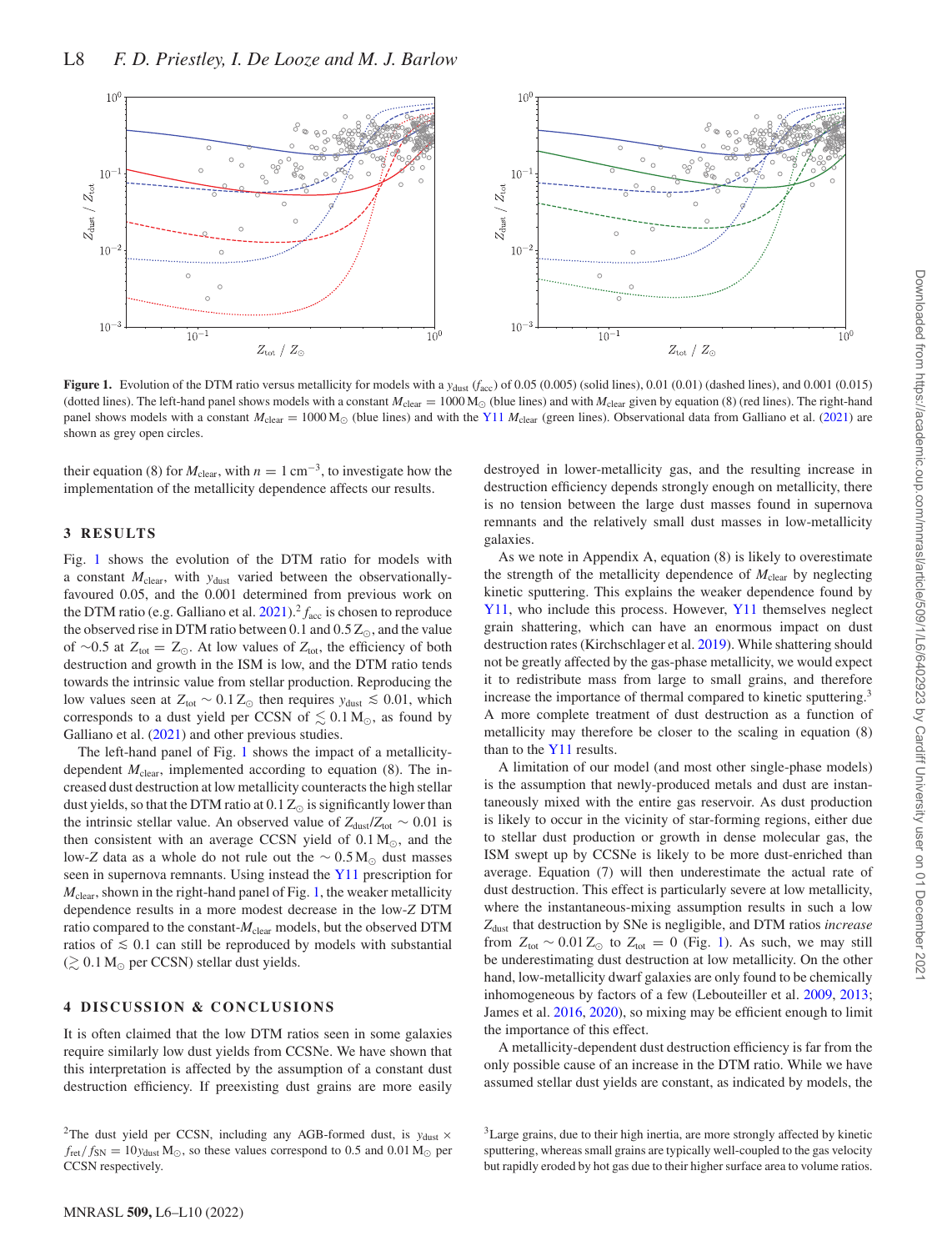current theoretical understanding of dust formation appears to be incomplete (Wesson et al. [2015;](#page-3-36) Bevan & Barlow [2016;](#page-3-37) Priestley et al. [2020\)](#page-3-38) so this may well be inaccurate. De Vis et al. [\(2021\)](#page-3-39) have recently reconciled high stellar dust yields with low DTM ratios by invoking photofragmentation, although as this process only affects carbon grains, it is unclear whether it can achieve the required reduction in dust mass. As our proposed mechanism is based on comparatively well-understood physical processes, which must be in operation to some extent in the ISM, we regard it as a more promising explanation of the observational data.

By allowing high stellar dust yields without an increase in the destruction rate, at least at higher metallicities, an evolving  $M_{\text{clear}}$ inevitably results in a greater importance for stellar dust production compared to ISM growth. With  $M_{clear}$  given by equation (8), the lowest observed DTM ratios can be reproduced with a value of *y*dust an order of magnitude larger than that required by a constant *M*clear model. This results in a corresponding order of magnitude increase in the contribution of stellar sources to the overall dust budget. Depending on the values of the other parameters in our model, this increase may not be of huge importance - the majority of the dust mass after 10 Gyr is still ISM-grown for our models, because the adopted value (or normalization) of *M*clear results in CCSNe destroying more dust than is formed in stars by the time  $Z_{\text{tot}} \sim Z_{\odot}$ . However, the common assertion that stellar dust production is unimportant compared to grain growth, in both low- and high-redshift galaxies, may be reliant on the assumption of a constant destruction efficiency. We suggest that models making this assumption are reevaluated in order to determine its impact.

## **ACKNOWLEDGEMENTS**

FDP is funded by the Science and Technology Facilities Council. IDL acknowledges support from European Research Council (ERC) starting grant 851622 DustOrigin. MJB acknowledges support from the ERC grant SNDUST ERC-2015-AdG-694520.

## **DATA AVA IL AB IL IT Y**

The data underlying this article will be made available upon request. [A Fortran implementation of the model is available at](#page-0-4) www.github.c om/fpriestley/galaxy.

### **REFERENCES**

- <span id="page-3-11"></span>Asplund M., Grevesse N., Sauval A. J., Scott P., 2009, [ARA&A,](http://dx.doi.org/10.1146/annurev.astro.46.060407.145222) 47, 481
- <span id="page-3-37"></span>Bevan A., Barlow M. J., 2016, [MNRAS,](http://dx.doi.org/10.1093/mnras/stv2651) 456, 1269
- <span id="page-3-41"></span>Biscaro C., Cherchneff I., 2016, [A&A,](http://dx.doi.org/10.1051/0004-6361/201527769) 589, A132
- <span id="page-3-6"></span>Chawner H. et al., 2019, [MNRAS,](http://dx.doi.org/10.1093/mnras/sty2942) 483, 70
- <span id="page-3-42"></span>Chawner H. et al., 2020, [MNRAS,](http://dx.doi.org/10.1093/mnras/staa2925) 499, 5665
- <span id="page-3-20"></span>Cristallo S., Straniero O., Gallino R., Piersanti L., Domínguez I., Lederer M. T., 2009, [ApJ,](http://dx.doi.org/10.1088/0004-637X/696/1/797) 696, 797
- <span id="page-3-13"></span>Dame T. M., 1993, in Holt S. S., Verter F., eds, American Institute of Physics Conference Series Vol. 278, Back to the Galaxy. p. 267
- <span id="page-3-4"></span>De Looze I., Barlow M. J., Swinyard B. M., Rho J., Gomez H. L., Matsuura M., Wesson R., 2017, [MNRAS,](http://dx.doi.org/10.1093/mnras/stw2837) 465, 3309
- <span id="page-3-5"></span>De Looze I. et al., 2019, [MNRAS,](http://dx.doi.org/10.1093/mnras/stz1533) 488, 164
- <span id="page-3-15"></span>De Looze I. et al., 2020, [MNRAS,](http://dx.doi.org/10.1093/mnras/staa1496) 496, 3668
- <span id="page-3-0"></span>De Vis P. et al., 2017, [MNRAS,](http://dx.doi.org/10.1093/mnras/stx981) 471, 1743
- <span id="page-3-1"></span>De Vis P. et al., 2019, [A&A,](http://dx.doi.org/10.1051/0004-6361/201834444) 623, A5
- <span id="page-3-39"></span>De Vis P., Maddox S. J., Gomez H. L., Jones A. P., Dunne L., 2021, [MNRAS,](http://dx.doi.org/10.1093/mnras/stab1604) 505, 3228
- <span id="page-3-29"></span>Ferrara A., Peroux C., 2021, [MNRAS,](http://dx.doi.org/10.1093/mnras/stab761) 503, 4537
- <span id="page-3-23"></span>Ferrara A., Viti S., Ceccarelli C., 2016, [MNRAS,](http://dx.doi.org/10.1093/mnrasl/slw165) 463, L112
- <span id="page-3-2"></span>Galliano F. et al., 2021, [A&A,](http://dx.doi.org/10.1051/0004-6361/202039701) 649, A18
- <span id="page-3-27"></span>Hu C.-Y., Zhukovska S., Somerville R. S., Naab T., 2019, [MNRAS,](http://dx.doi.org/10.1093/mnras/stz1481) 487, 3252
- <span id="page-3-34"></span>James B. L., Auger M., Aloisi A., Calzetti D., Kewley L., 2016, [ApJ,](http://dx.doi.org/10.3847/0004-637X/816/1/40) 816, 40
- <span id="page-3-35"></span>James B. L., Kumari N., Emerick A., Koposov S. E., McQuinn K. B. W., Stark D. P., Belokurov V., Maiolino R., 2020, [MNRAS,](http://dx.doi.org/10.1093/mnras/staa1280) 495, 2564
- <span id="page-3-26"></span>Jones A. P., Tielens A. G. G. M., Hollenbach D. J., McKee C. F., 1994, [ApJ,](http://dx.doi.org/10.1086/174689) 433, 797
- <span id="page-3-31"></span>Kirchschlager F., Schmidt F. D., Barlow M. J., Fogerty E. L., Bevan A., Priestley F. D., 2019, [MNRAS,](http://dx.doi.org/10.1093/mnras/stz2399) 489, 4465
- <span id="page-3-32"></span>Lebouteiller V., Kunth D., Thuan T. X., Désert J. M., 2009, [A&A,](http://dx.doi.org/10.1051/0004-6361:200811089) 494, 915
- <span id="page-3-33"></span>Lebouteiller V., Heap S., Hubeny I., Kunth D., 2013, [A&A,](http://dx.doi.org/10.1051/0004-6361/201220948) 553, A16
- <span id="page-3-21"></span>Limongi M., Chieffi A., 2018, [ApJS,](http://dx.doi.org/10.3847/1538-4365/aacb24) 237, 13
- <span id="page-3-25"></span>Marassi S., Schneider R., Limongi M., Chieffi A., Graziani L., Bianchi S., 2019, [MNRAS,](http://dx.doi.org/10.1093/mnras/sty3323) 484, 2587
- <span id="page-3-28"></span>Martínez-González S., Wünsch R., Silich S., Tenorio-Tagle G., Palouš J., Ferrara A., 2019, [ApJ,](http://dx.doi.org/10.3847/1538-4357/ab571b) 887, 198
- <span id="page-3-17"></span>Mathis J. S., Rumpl W., Nordsieck K. H., 1977, [ApJ,](http://dx.doi.org/10.1086/155591) 217, 425
- <span id="page-3-3"></span>Matsuura M. et al., 2015, [ApJ,](http://dx.doi.org/10.1088/0004-637X/800/1/50) 800, 50
- <span id="page-3-22"></span>Mattsson L., Andersen A. C., Munkhammar J. D., 2012, [MNRAS,](http://dx.doi.org/10.1111/j.1365-2966.2012.20575.x) 423, 26
- <span id="page-3-16"></span>Morgan H. L., Edmunds M. G., 2003, [MNRAS,](http://dx.doi.org/10.1046/j.1365-8711.2003.06681.x) 343, 427
- <span id="page-3-24"></span>Nanni A., Bressan A., Marigo P., Girardi L., 2013, [MNRAS,](http://dx.doi.org/10.1093/mnras/stt1175) 434, 2390
- <span id="page-3-12"></span>Nanni A., Burgarella D., Theulé P., Côté B., Hirashita H., 2020, [A&A,](http://dx.doi.org/10.1051/0004-6361/202037833) 641, A168
- <span id="page-3-8"></span>Niculescu-Duvaz M., Barlow M. J., Bevan A., Milisavljevic D., De Looze I., 2021, [MNRAS,](http://dx.doi.org/10.1093/mnras/stab932) 504, 2133
- <span id="page-3-7"></span>Priestley F. D., Barlow M. J., De Looze I., 2019, [MNRAS,](http://dx.doi.org/10.1093/mnras/stz414) 485, 440
- <span id="page-3-38"></span>Priestley F. D., Bevan A., Barlow M. J., De Looze I., 2020, [MNRAS,](http://dx.doi.org/10.1093/mnras/staa2121) 497, 2227
- <span id="page-3-30"></span>Priestley F. D., Chawner H., Matsuura M., De Looze I., Barlow M. J., Gomez H. L., 2021, [MNRAS,](http://dx.doi.org/10.1093/mnras/staa3445) 500, 2543
- <span id="page-3-14"></span>Robitaille T. P., Whitney B. A., 2010, [ApJ,](http://dx.doi.org/10.1088/2041-8205/710/1/L11) 710, L11
- <span id="page-3-18"></span>Salpeter E. E., 1955, [ApJ,](http://dx.doi.org/10.1086/145971) 121, 161
- <span id="page-3-40"></span>Sutherland R. S., Dopita M. A., 2017, [ApJS,](http://dx.doi.org/10.3847/1538-4365/aa6541) 229, 34
- <span id="page-3-10"></span>Triani D. P., Sinha M., Croton D. J., Pacifici C., Dwek E., 2020, [MNRAS,](http://dx.doi.org/10.1093/mnras/staa446) 493, 2490
- <span id="page-3-36"></span>Wesson R., Barlow M. J., Matsuura M., Ercolano B., 2015, [MNRAS,](http://dx.doi.org/10.1093/mnras/stu2250) 446, 2089
- <span id="page-3-19"></span>Woosley S. E., Weaver T. A., 1995, [ApJS,](http://dx.doi.org/10.1086/192237) 101, 181
- <span id="page-3-9"></span>Yamasawa D., Habe A., Kozasa T., Nozawa T., Hirashita H., Umeda H., Nomoto K., 2011, [ApJ,](http://dx.doi.org/10.1088/0004-637X/735/1/44) 735, 44

## **APPENDIX A : THE METALLICITY SCALING OF DUST DESTRUCTION**

We calculate the evolution of plane-parallel shocks in a  $1 \text{ cm}^{-3}$  ambient medium of varying metallicity using MAPPINGS (Sutherland & Dopita [2017\)](#page-3-40). We use the gas density and temperature (as a function of time post-shock) to calculate the thermal sputtering rate,  $\frac{da}{dt}$ , of silicate grains following the prescription in Biscaro & Cherchneff [\(2016\)](#page-3-41). We then integrate  $\frac{da}{dt}$  from  $t = 0$ , when the shock first impacts the ambient medium, to the time where the gas has cooled below  $10^4$  K. This gives the reduction in grain size,  $a_{\text{sput}}$ , due to thermal sputtering in the shocked gas. We determine the destruction efficiency, *f*<sub>dest</sub>, by taking a Mathis et al. [\(1977\)](#page-3-17)  $\frac{dn}{da} \propto a^{-3.5}$  grain size distribution and calculating the reduction in dust mass if every grain has its size reduced by *a*sput.

Fig. [A1](#page-4-0) shows the variation of  $f_{\text{dest}}$  with metallicity for a 200 km s<sup>-1</sup> shock impacting a  $1 \text{ cm}^{-3}$  ambient medium. The results are wellfit by  $f_{\text{dest}} = 0.64/(1 + Z/0.14 Z_{\odot})$ . We interpret the  $f_{\text{dest}} \sim Z^{-1}$ behaviour at high *Z* as due to the approximately linear relationship between the cooling rate and the metallicity for temperatures  $\gtrsim 10^5$  K, where cooling is dominated by metal line emission. The cooling time-scale is then  $t_{\text{cool}} \sim Z^{-1}$ , so the period of time where thermal sputtering is effective also varies as  $Z^{-1}$ , and if  $\frac{da}{dt} \sim$  const.